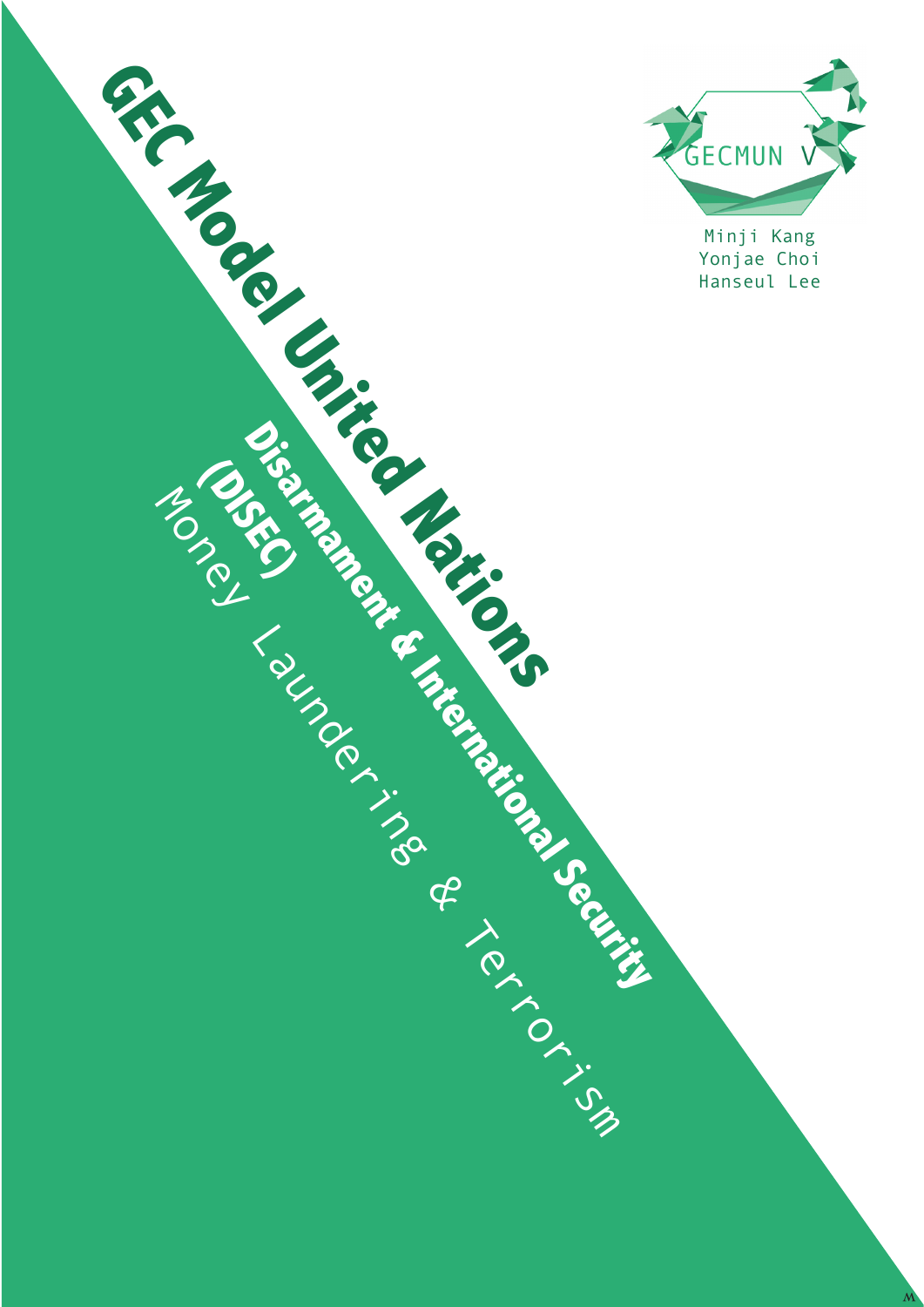## Table of Contents

Letters From the Chairs | Pg. 3

Introduction | Pg. 4

• Definition of Key Terms | Pg. 5

Information | Pg. 6

- General Overview | Pg. 6
- Major Parties Involved | Pg. 7
- Timeline of Key Events | Pg. 9

Solutions | Pg. 9

- Past Attempt to Resolve the Issue | Pg. 9
- Possible Solutions | Pg. 10
- Conclusion | Pg. 11
- Questions to Consider | Pg. 11

Bibliography | Pg. 12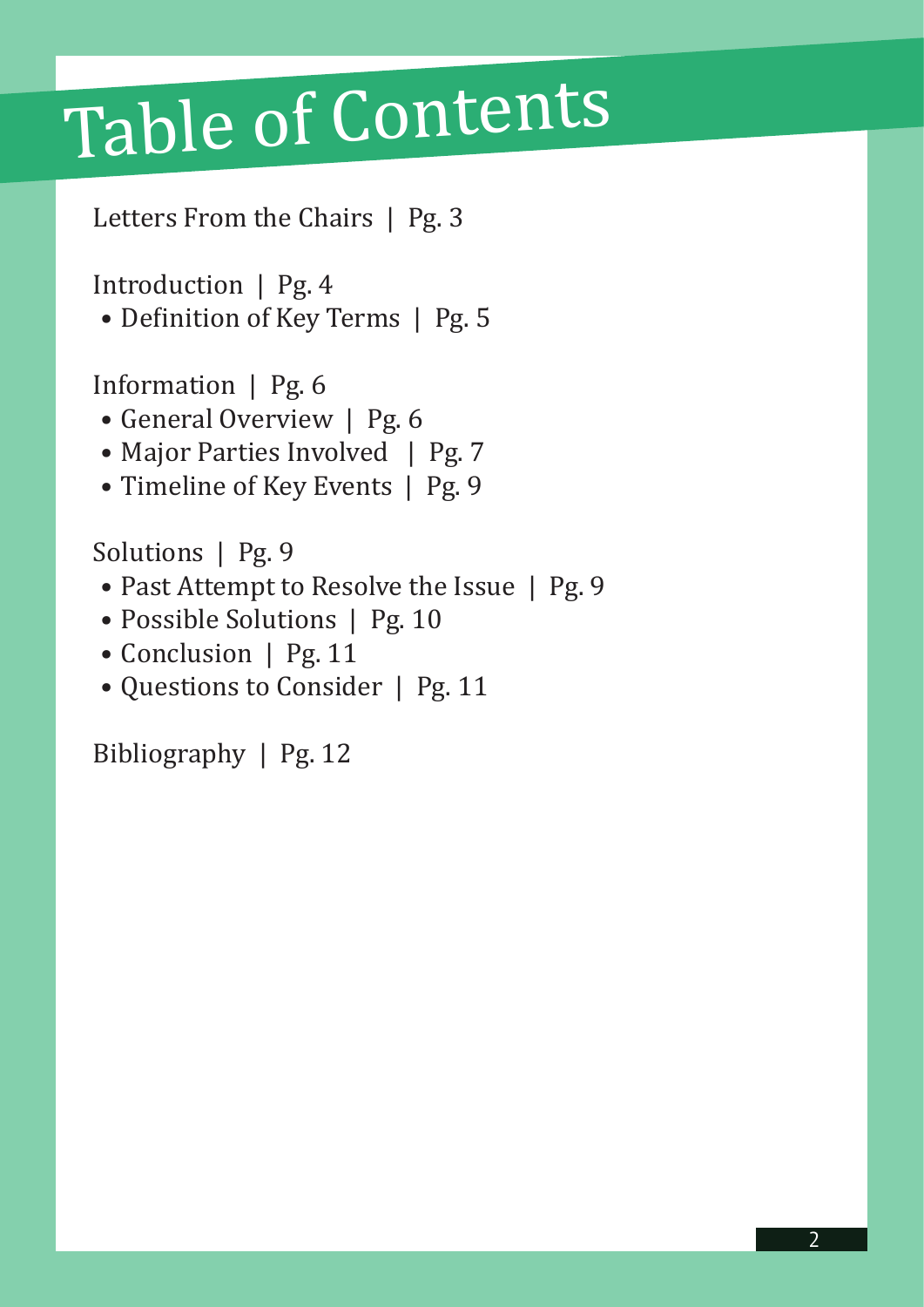# Letters from the Chairs

Dear Delegates, Faculty, and Affiliates,

It is my honor to invite all of you to join us in the Disarmament and International Security Committee (DISEC). I am Minji Kang, and I will be serving as your chair in the DISEC committee for the 5th annual GECMUN conference. DISEC is the first committee of the general assembly of the United Nations which deals with global challenges that affect the international community and seeks out resolutions to the challenges in the international security regime. At DISEC, our chairs hope to help the next generation of Asian leaders reach their full potential through a flexible yet systematic program specifically designed to encourage collaboration, build public speaking skills, and facilitate the cross-pollination of ideas. Once again, thank you for your interest in DISEC committee, and I will be looking forward to meeting you all soon.

Please refer to the email address, kangminji02043@branksome.asia, if you have any questions.

Sincerely, Minji Kang

Dear Delegates and Honored Guests,

I am Yonjae Choi, a senior student from Branksome Hall Asia. It is my greatest pleasure to chair the Disarmament and International Security committee this year at GEC Model United Nations. My first MUN journey started in 9th grade. However, I took a break for a few years and this is my 2nd year of attending MUN conference. What brought me back after long years is the excitement that delegates exchange and how much I learned from it. Not only did I learn how to develop my arguments, but I was also able to develop public speaking skills through speaking in front of a crowd and interacting with them.

Many of you will be new to the conference and may be nervous for starting your very first MUN conference. One piece of advice I'd like to give you is to not to be afraid of speaking up. Do not allow fear of failure to hold you back from expressing your opinions. As a chair, I will do my best to create a welcoming environment for all of you new delegates.

If you have any questions or concerns, please feel free to contact me. choiyonjae01657@branksome.asia

Sincerely, Yonjae Choi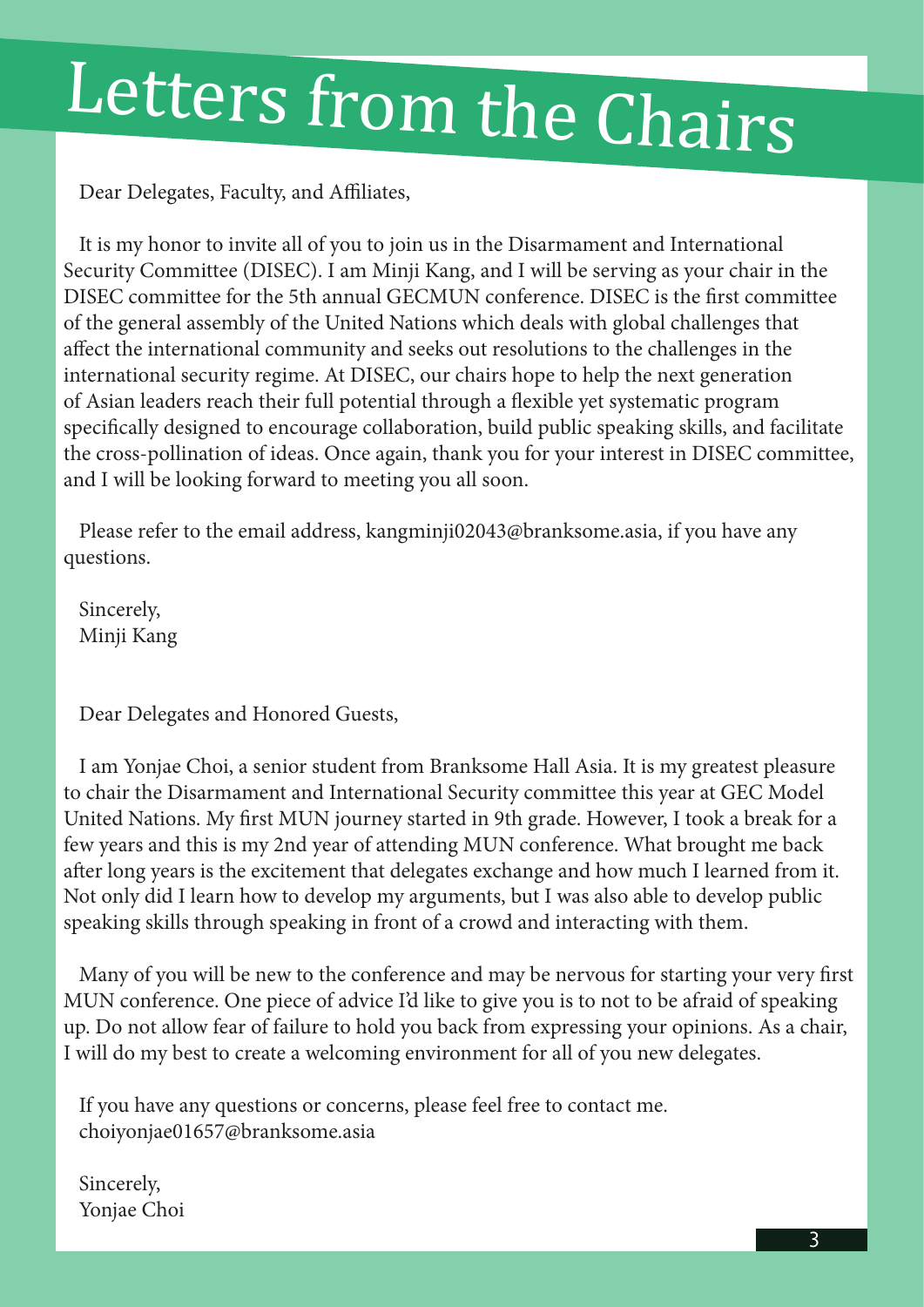Greetings Delegates and Special Guests,

This is your chair Hanseul Lee, a grade 10 student from Branksome Hall Asia. It is my greatest honor to serve you as a chair of DISEC in GECMUN V. When I started my MUN career as a delegate back in Grade 8, I was a shy delegate who didn't dare to speak in front of others. Based on my experiences, I know how it feels like to enter the MUN conference for the first time in your life. Even if this is not your first MUN experience for some of you, you might be a part of DISEC committee for the first time in your MUN career. I want to give you a round of applause for stepping out of your 'comfort zone.' To give you all the advice, research about your country as much as possible. Once you have more things to talk about, you would be able to actively participate in the conference. I will do my best as a chair to make this experience delightful and comfortable to all of you.

If you have any inquiries, please feel free to contact me via email (leehanseul01689@ branksome.asia). I look forward to meeting all of you!

Hanseul Lee

## Introduction

Money laundering refers to financial transactions in which criminals, such as terrorist groups, attempt to disguise the proceeds and sources of their illegal activities. The estimated amount of money laundered globally annually is 2 - 5% of global Gross Domestic Product, or \$800 billion - \$2 trillion in US dollars. However, this number is a rough estimate as money laundering is carried outside the normal range of economic and financial activity, making it difficult to account for statistically. Money laundering provides the main sources of funding streams for terrorist groups. The process of money laundering is to ensure that the money is not taken away by the authorities that are tracking the source of the money.

The use of money laundering to fund terrorist groups is a topic that has become vital in today's world. With capital and revenue from various sources, these groups are multiplying and spreading throughout their base areas, giving them the opportunity to terrorize local populations, and threatening international peace and security with their calls for violence. With the rise of the Islamic State (ISIS), among other terrorist groups, it is essential that this topic is discussed to cut off the flow of monetary capital to these groups.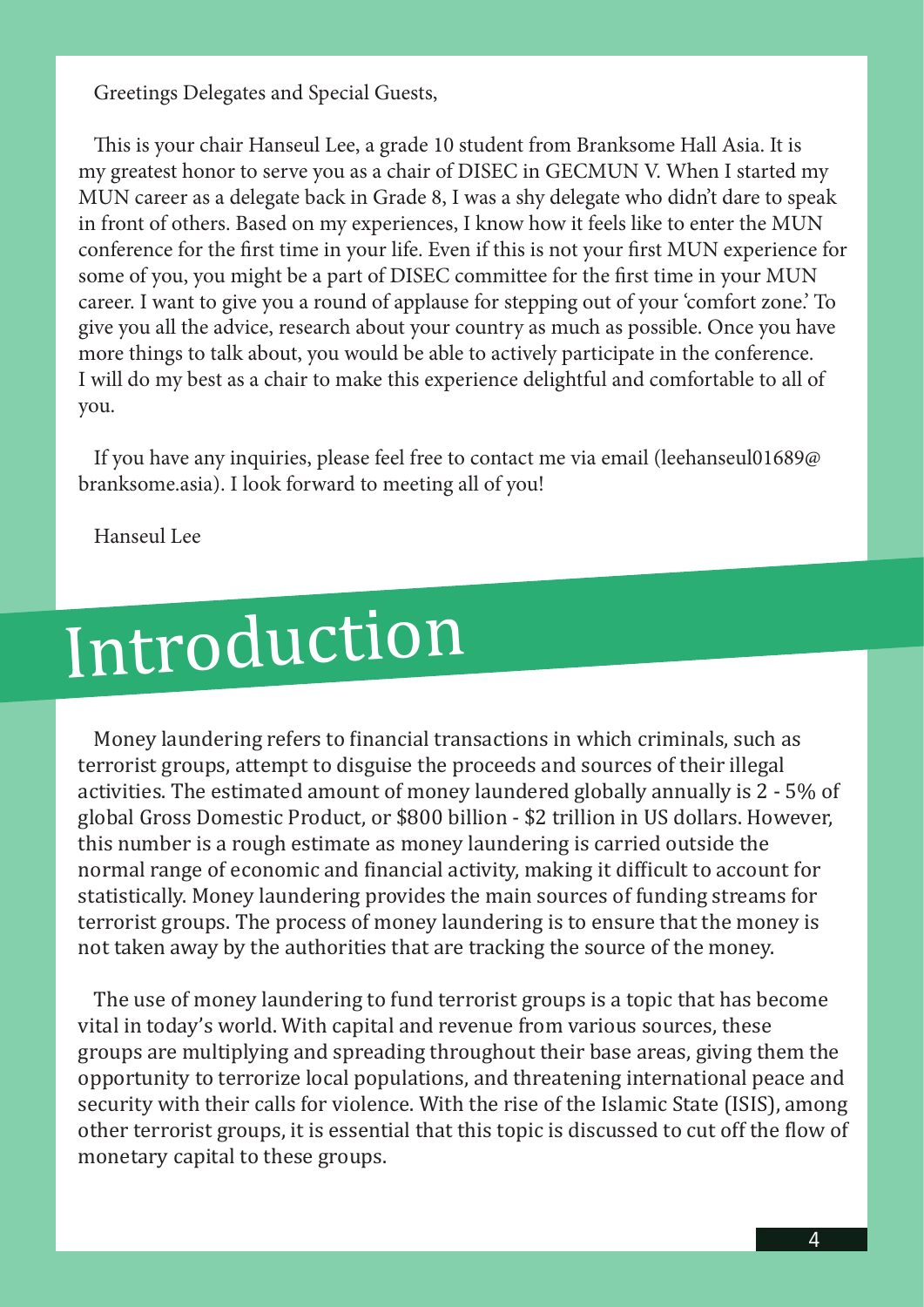## **Definition of Key Terms**

#### CAPITAL:

Wealth in the form of money or other assets owned by a person or organization available for a particular purpose.

#### Cryptocurrencies:

A type of digital currency that uses encryption techniques.

### DATABASE:

Set of data that is held in a computer system. Government-owned databases often contain personal information which if abused, can lead to serious crimes.

### FRONT COMPANY:

A subsidiary or shell company used to shield another company (organization) from liability or scrutiny.

#### GDP:

Gross Domestic Product. Refers to the monetary value of all the finished goods and services produced within a country's borders in a specific time period.

### Money Laundering:

A term used to describe the process by which criminals disguise the original ownership and control of the proceeds of criminal activity by making such proceeds appear to have been derived from a legitimate source.

### REAL ESTATE:

Wealth in the form of money or other assets owned by a person or organization available for a particular purpose

### Terrorist:

People or a person who uses unlawful violence and intimidation, especially against civilians, in the pursuit of political aims.

Terrorist Financing: Provision of assets (including legal assets) used to perform terrorist acts.

### STOCK:

Quantifies and signifies the ownership certificate of companies.

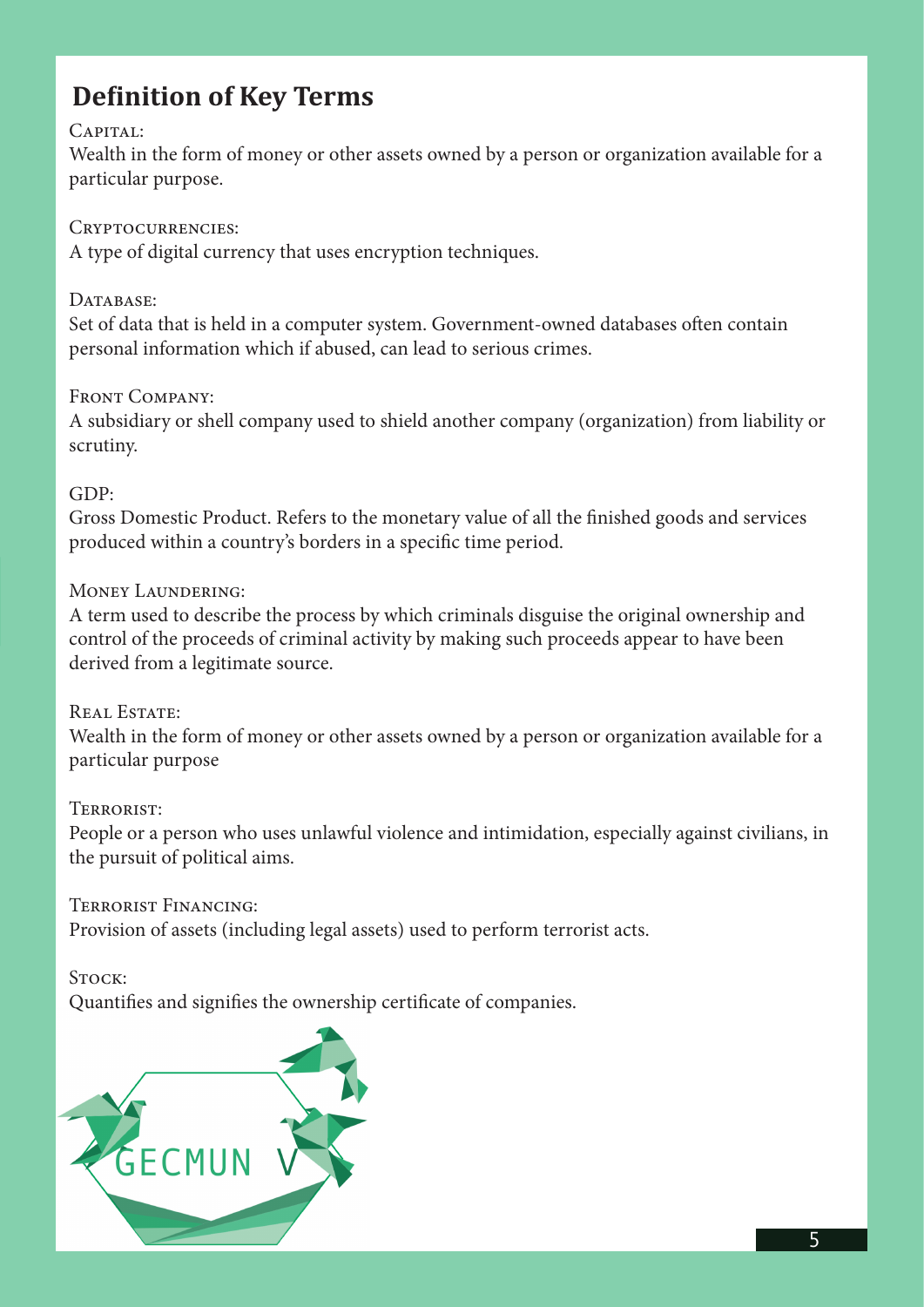## Information

## **General Overview**

Money laundering, the secretive process used to hide the origins and destinations of finances, are commonly used by terrorist organizations in order to conduct their criminal activities. This is to ensure that the money does not get tracked by the authorities. The estimated amount of money laundered globally in one year is 2 - 5% of global GDP, or \$800 billion - \$2 trillion in US dollars. Money laundering is conducted in many different forms and these techniques improve and diversify over time, making it more difficult to track.

There are three major stages to money laundering: placement, layering and integration.

1. Placement

This stage represents the initial entry of the "dirty money" into the financial systems. At this stage, the money is placed into the legitimate financial systems such as businesses, shops, and casinos (both local and abroad). One classic example of the placement stage is the purchase of assets. This process changes the form of proceeds from conspicuous cash into an equally valuable, but less conspicuous form.

#### 2. Layering

This stage is similar to the placement stage and is meant to make the detection of the laundering process more difficult for law enforcement agencies. One example linked to the previous one at the placement stage is the re-selling of assets. The assets that are bought with illicit funds can be resold locally or broadly, which makes it even more difficult to trace where the money has come from.

3. Integration

The final stage is the movement of laundered money into the economy mainly through the banking systems disguised as normal business earnings. Some examples include front companies and foreign banks.

Front companies operate in countries with corporate secrecy laws, in which criminals lend themselves their own laundered proceeds in an apparently legitimate transaction. The willing assistance of the foreign banks is frequently used by criminals to protect themselves against law enforcement scrutiny. Money laundering is made possible not only through criminals but also by banking laws and regulations of foreign countries.

One of the main issues with money laundering is that the terrorist groups use these techniques in order to gain funding to conduct criminal activities. According to the United Nations, terrorism is defined as "any action that is intended to cause serious bodily harm to civilians or non-combatants, when the purpose of such act by its nature or context is to intimidate a population, or to compel a government or an international organization to do or to abstain from doing any act."1

Money laundered to terrorist groups can come from a variety of sources, often using complicated methods to ensure that the money reaches its intended destination. The three common sources of funding for terrorist groups include state sponsors, criminal revenue generated support and legal sources.

1United Nations. Human Rights, Terrorism and Counter-terrorism. New York: Ferguson, 2005. Web. 10 Sep. 2018. https:// www.ohchr.org/Documents/Publications/Factsheet32EN.pdf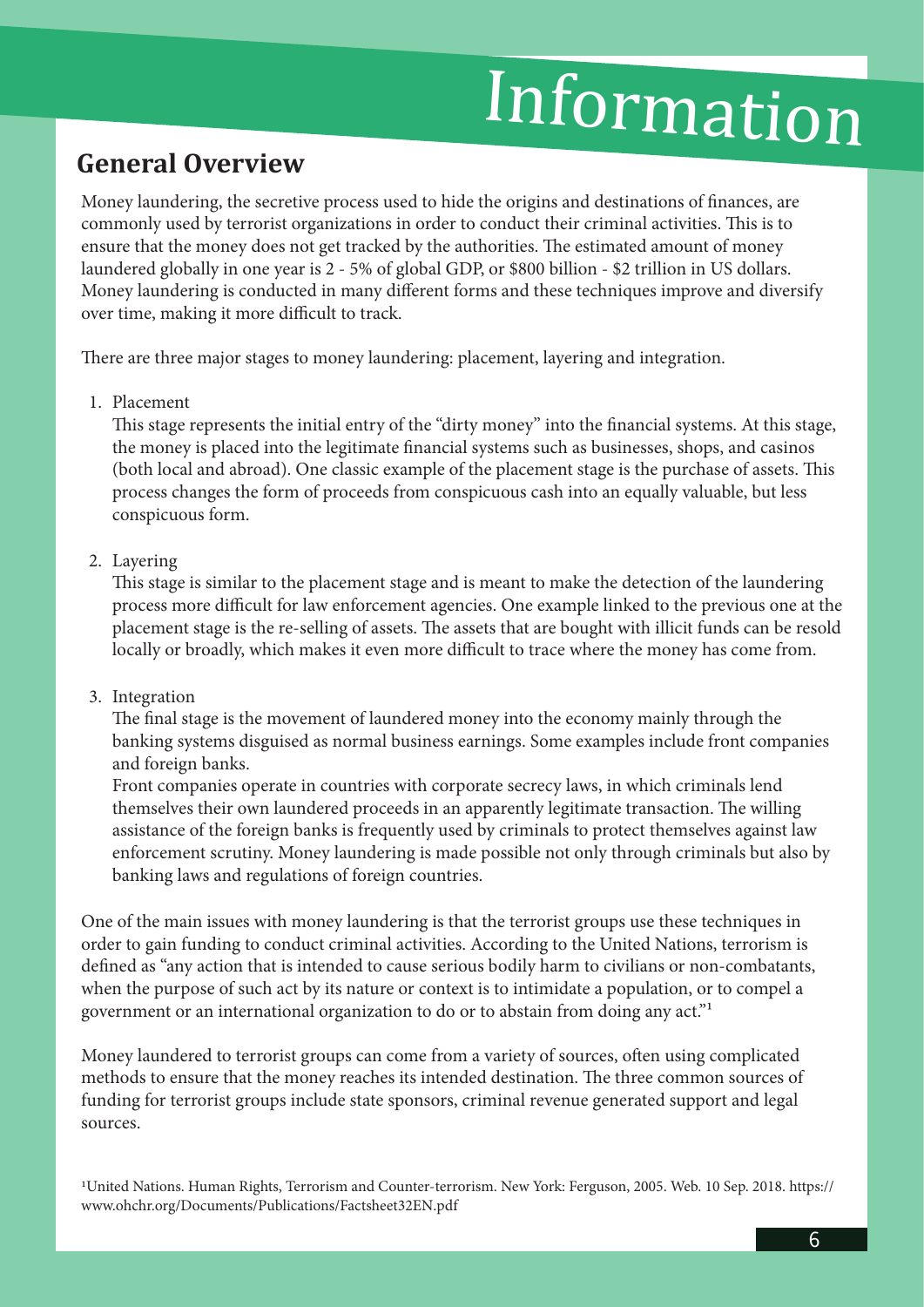- State-sponsored terrorism occurs when the State funds or aids a terrorist organization in another country, often to the detriment to their own country. Countries such as Iran and Saudi Arabia have been accused of such actions, but deny any such involvement with terrorist groups.
- Criminal revenue is generated in support of terrorism when organized crime groups sponsor terrorist groups. In this case, the revenue generated from crime groups' illegal activities are laundered into accounts of terrorists. Some ways which the revenues can be generated includes selling of drugs, prostitution, kidnapping.
- Terrorist organizations may also derive money from legitimate sources such as donations from religious groups or charity organizations. Many times, these organizations disguise themselves as a charity group, which means people can be unintentionally donating their money to these terrorist groups.

In an increasingly globalized and technological world, it is becoming easier for terrorists to obtain the fundings needed to pursue their activities. Online transactions allow the money to come in from all over the world and stay anonymous, hence making it more difficult to track.

## **Major Parties Involved**

UNITED STATES: Since the 9/11 attacks, the United States has been legislating a number of laws against terrorist financing. The government has also developed the Terrorist Finance Tracking Programme (TFTP) to access the transaction database. Despite these efforts, the United States is exposed to terrorist financing due to trillions of dollars that are transacted through United States banks every day.

Australia: In Australia, money laundering is a serious economic issue. In 2009, the cost of organized crime was approximately 1.5% of the total GDP. International terrorist groups from South East Asia and South America are connected to drug trafficking in Australia, especially for the amphetamine-type drugs.

Germany: Germany is one of the largest financial centers in Europe. The country is vulnerable to terrorist financing for two reasons: First, Germany has a narcotics consumption problem and is a major hub of illicit drug flow. Second, the government permits using shell companies and foundations, which can open a window for terrorists to conceal the origin of their funds.

India: Because India has been a target for terrorist groups several times, the government is making efforts to eradicating 'black money,' which refers to funds earned through illegal financial activities. India recently banned the illicit trading of shell companies by regulating the stock exchange. India also has strong ties with the United States in terms of financial intelligence and the mutual sharing of information

Russia: Corruption in the Russian government is providing a crucial source for money laundering in Russia. Once the narcotic traffickers transit or arrive in Russia, criminals spend their funds on cryptocurrencies, real estate and lucrative goods to advance their money laundering activities, abusing Russia's financial systems. It is critical for Russia to combat money laundering because it has lost \$523 million in the first half of 2017 due to terrorist financing.

Switzerland: Approximately 25% of global private clients invest their money in Switzerland. As a result, terrorists usually launder their money using their accounts at Swiss private banks. The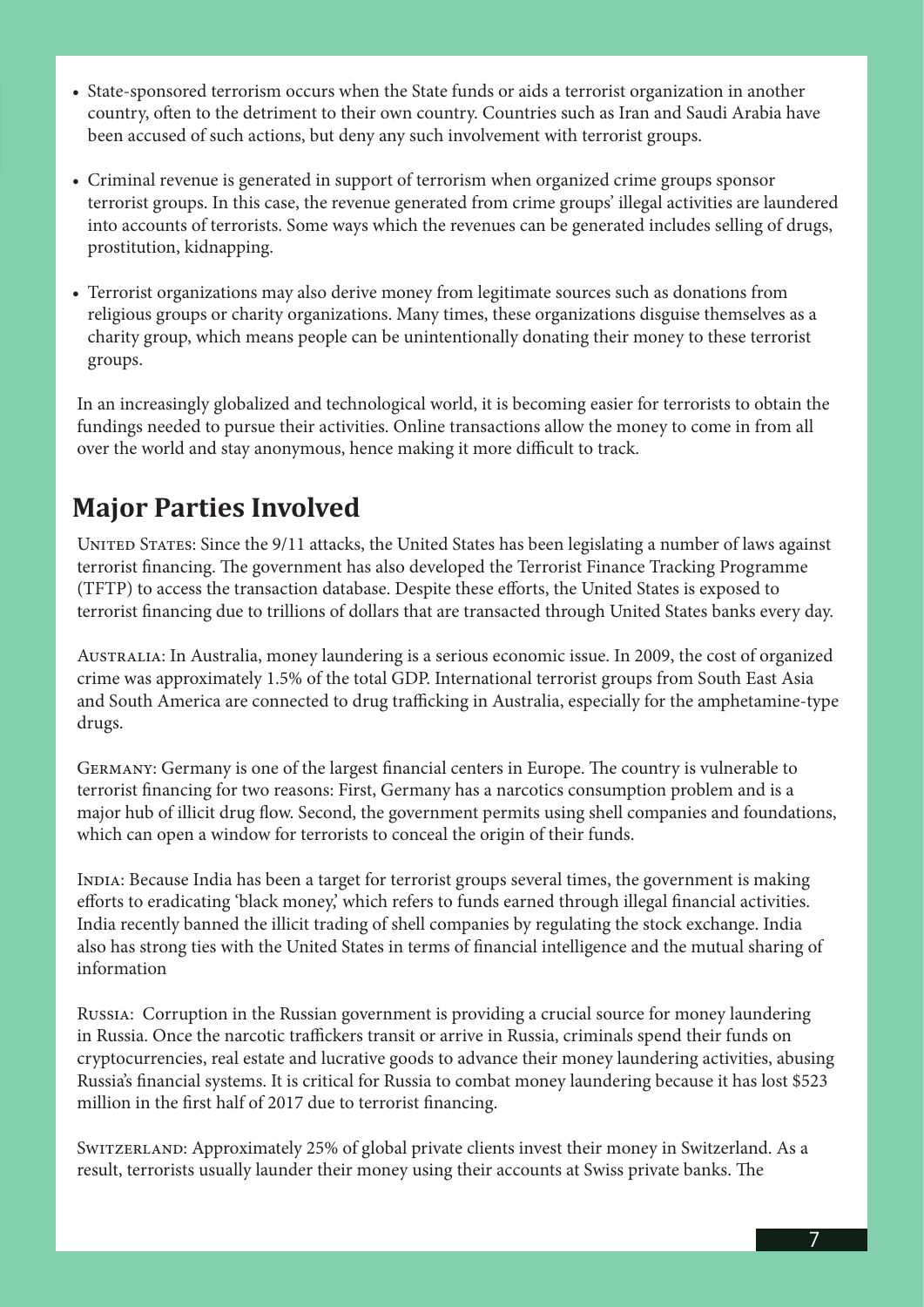government is currently reporting the bank accounts opened by foreigners through the Automatic Exchange of Information (AEoI) system. Even so, narcotics-related money laundering, which is based in Eastern Europe, continues to dominate Swiss banks.

Spain: Large-scale illegitimate drug markets that involve various terrorist groups (especially Islamist groups that are related to Al-Queda) are prevalent in Spain. It is because Spain is located in the middle of the drug smuggling route from North and South America to Europe. Furthermore, the purchase of real estate provides a principal vehicle for terrorists to launder money. The government is continuing the war on terrorism by implementing up-to-date FATF recommendations.

SOUTH AFRICA: South Africa is the largest illicit drug market in sub-Saharan Africa. Cocaine and heroin are transhipped illegally to South Africa before reaching the final destination. Local terrorist groups are mostly associated with legitimate businesses, which makes it harder to identify the source of the money. In response to the situation, the government has been revising its anti-money laundering (AML) foundations.

China: Criminals usually use bulk-cash smuggling, trade-based money laundering (TBML) and shell companies to proceed with their activities in China. Even though China is not a major financial center in Asia, there are many Special Economic Zones (SEZ) at different levels (local, provincial and national). For China, the most pressing problem with money laundering is implementing laws to regulate money laundering while maintaining its transparency.

France: In France, casinos are not a primary source in terms of money laundering. Nonetheless, its colossal economy, complex financial system and monetary relationships with Francophone countries make France a convenient hub for money laundering. It is imperative for France to search for a way to combat money laundering because it has negative effects on the economy.

Afghanistan: Afghani terrorists illegally trade narcotics and extract copper, iron ore, lapis lazuli and other minerals to veil the origin of their money. Afghanistan's security is vulnerable to terrorist financing due to corruption and its lead role in world opium production. Unfortunately, the law enactment regarding the regulation of terrorist financing is facing the hardships of incomplete implementation.

Brazil: Drug trafficking, corruption in the government and fake goods become the basis of illegal funds in Brazil. Terrorists launder their money through various methods, including foreign tax havens, use of shell companies, phantom accounts and much more. Laundered money is mainly used in drug transactions. It is important for Brazil to solve this issue, as it is one of the largest drug consumers in the world.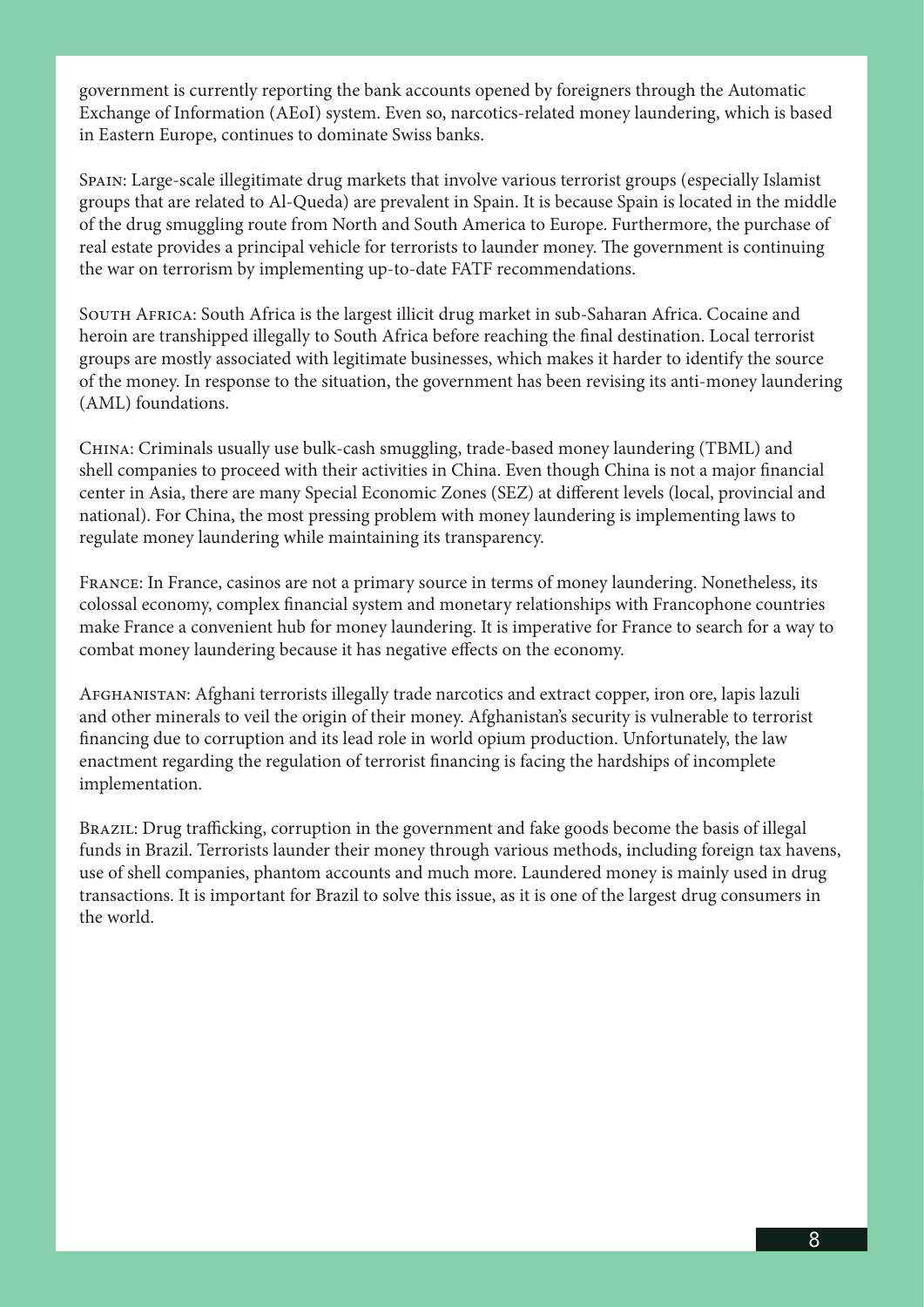## **Timeline & Key Events**

| July<br>1989       | "Financial Action Task Force" (FATF in short) was established as a by-product of the G7<br>summit. FATF is an international government organization (IGO) that has developed a<br>set of methods in order to combat terrorist financing and money laundering.                                                                                                                                                              |
|--------------------|----------------------------------------------------------------------------------------------------------------------------------------------------------------------------------------------------------------------------------------------------------------------------------------------------------------------------------------------------------------------------------------------------------------------------|
| April<br>1990      | FATF released a report that includes 40 recommendations in the form of possible actions<br>to combat money laundering.                                                                                                                                                                                                                                                                                                     |
| December<br>1999   | The General Assembly adopted 'International Convention for the Suppression of the<br>Financing of Terrorism' as part of the Resolution 54/109. This convention calls for the<br>member states to establish diverse methods to prevent the terrorists from getting access<br>to funds.                                                                                                                                      |
| September<br>2001  | On September 11th, 2001, approximately 3000 people in the United States died from a<br>suicide attack by 'Al-Qaeda' - an Islamic extremist group. This attack not only damaged<br>the key buildings in the United States but also triggered the United State's government's<br>efforts to combat terrorism.                                                                                                                |
| October<br>2004    | Previously establishing the eight recommendations to combat terrorist financing<br>on October 2001, the FATF enacted the 'Ninth Special Recommendation.' This new<br>recommendation emphasizes three things: an ability to identify physical cross-border<br>transportation of financial funds, the power of local authority to inhibit money<br>laundering and the availability of appropriate sanctions for publishment. |
| Septembber<br>2006 | The General Assembly adopted the Global Counter-Terrorism Strategy with the<br>consensus of all member states. This strategy ensured that every member state would<br>cooperate with the common systematic approach, as well as taking individual action to<br>combat terrorism-related issues.                                                                                                                            |

## Solutions

## **Past Attempts**

In 1989, the G7 summit established the Financial Action Task Force (FATF) to prevent money laundering. Its mandate was "to assess the results of cooperation already undertaken, to prevent the utilization of the financial institutions for the purpose of money laundering, and to consider preventive efforts in the field, including the adaptation of the legal and regulatory systems to enhance the multilateral judicial assistance."

The FATF began its work in Paris in 1990 and since then has produced the most comprehensive set of anti-money laundering standards, which came to be known as the FATF Forty Recommendations. As more countries accepted the FATF Recommendations, they became the global minimum standard for an effective anti-money laundering system. In 2001, the FATF introduced an additional set of Eight Special Recommendations, addressing the unique problem of terrorist financing. In 2004, the FATF added the Ninth Special Recommendation, on cash couriers. This is why we now refer to the full set of FATF antimoney laundering and terrorist financing recommendations as the FATF 40 + 9 Recommendations.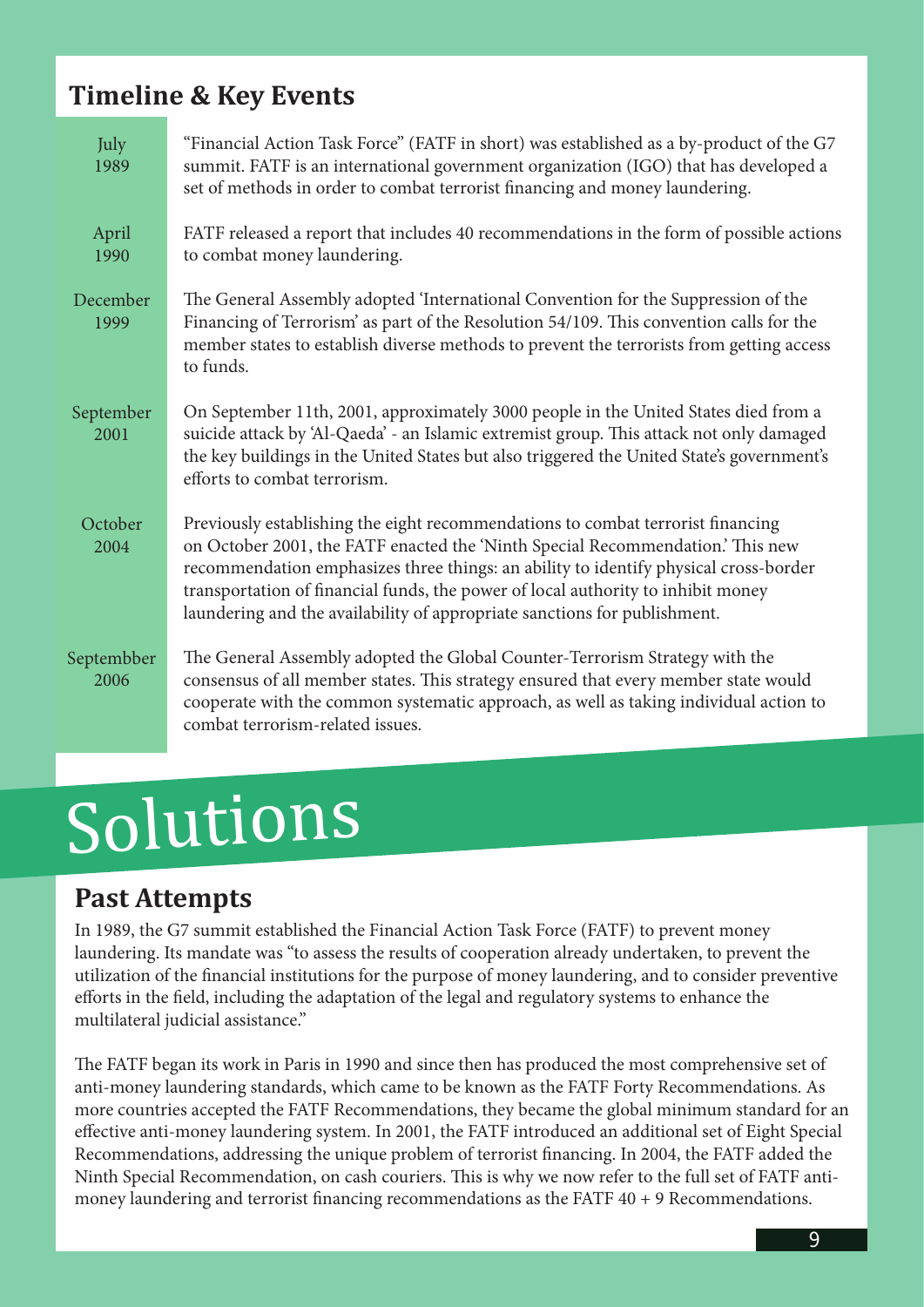The 9/11 attacks brought an international sense of urgency to eradicate terrorist financial networks. After the incident, the United Nations Security Council (UNSC) adopted a wide range of resolutions calling for immediate action to suppress terrorist financial sources. By October 2001, the FATF issued a list of recommendations that became the underlying basis of government actions to limit potential threats of money laundry. These included passing legislation that explicitly criminalized terrorist financing, requiring financial institutions to report suspicious transactions, which created a higher degree of international cooperation among terrorist financiers.

As an attempt to completely abolish the threat of terrorist financing, the United States organized a specialized agency known as the Office of Terrorism and Financial Intelligence. Along with the subsequent legislation, the Patriot Act created a stringent legal measure to prevent terrorist financing. Banks are now required to check their clients involved in transactions against a list of suspected terrorists and to report any suspicious activities. While these actions have been reasonably effective within the United States, there are persisting threats of terrorist financing in other countries even to this date.

## **Possible Solutions**

Since much of the sector is challenging to regulate, it has become more notorious for nations to solve the issue of money laundering and terrorism. To address the issue of money laundering, there are several possible solutions.

#### 1. Anti-Money Laundering system

To start with, the implementation of an Anti-Money Laundering system strengthens the safety of global payments. In addition, allowing financial institutions to set their parameters regarding Money Laundering and Terrorism Financing Regulations, but it will also drastically decrease the potential vulnerability to threat to the banks.

#### 2. Transparency and Regulation

To tackle this issue, transparency regarding who owns and controls corporations and a crack-down on the abuse of trusts is needed. The recent G7 summit placed the problem of secretive shell companies at the highest of its political agenda. After the summit, France and the United Kingdom have declared their intention to push for revisions to the law that would require the general public access to data regarding company ownership, with other member states conjointly signaling their support for this common-sense measure.

In an ideal world, where governments and enforcement agencies have decent political power and resources to pursue illicit funds, providing these agencies with information regarding who owns and controls corporations and trusts would possibly serve to solve the issue.

However, only too usually, this can be not the case. In some countries, most importantly those vulnerable to corruption and with restricted resources to pursue advanced investigations, the keenness of officers to pursue felonious assets are often hampered– and that they are bought off for a small share of these funds. This is why creating public information regarding who owns and controls corporations, and preventing the abuse of trusts, is vital. Creating open database can aid journalists and civil society groups in exposing cases of abuse, together within countries beyond the EU, a critical thought in a more and more globalized world in which criminal activity happens across borders. It might additionally facilitate increasing the accuracy of the data. The option should be full transparency. Companies themselves acknowledge this as a standard sense approach and are calling for public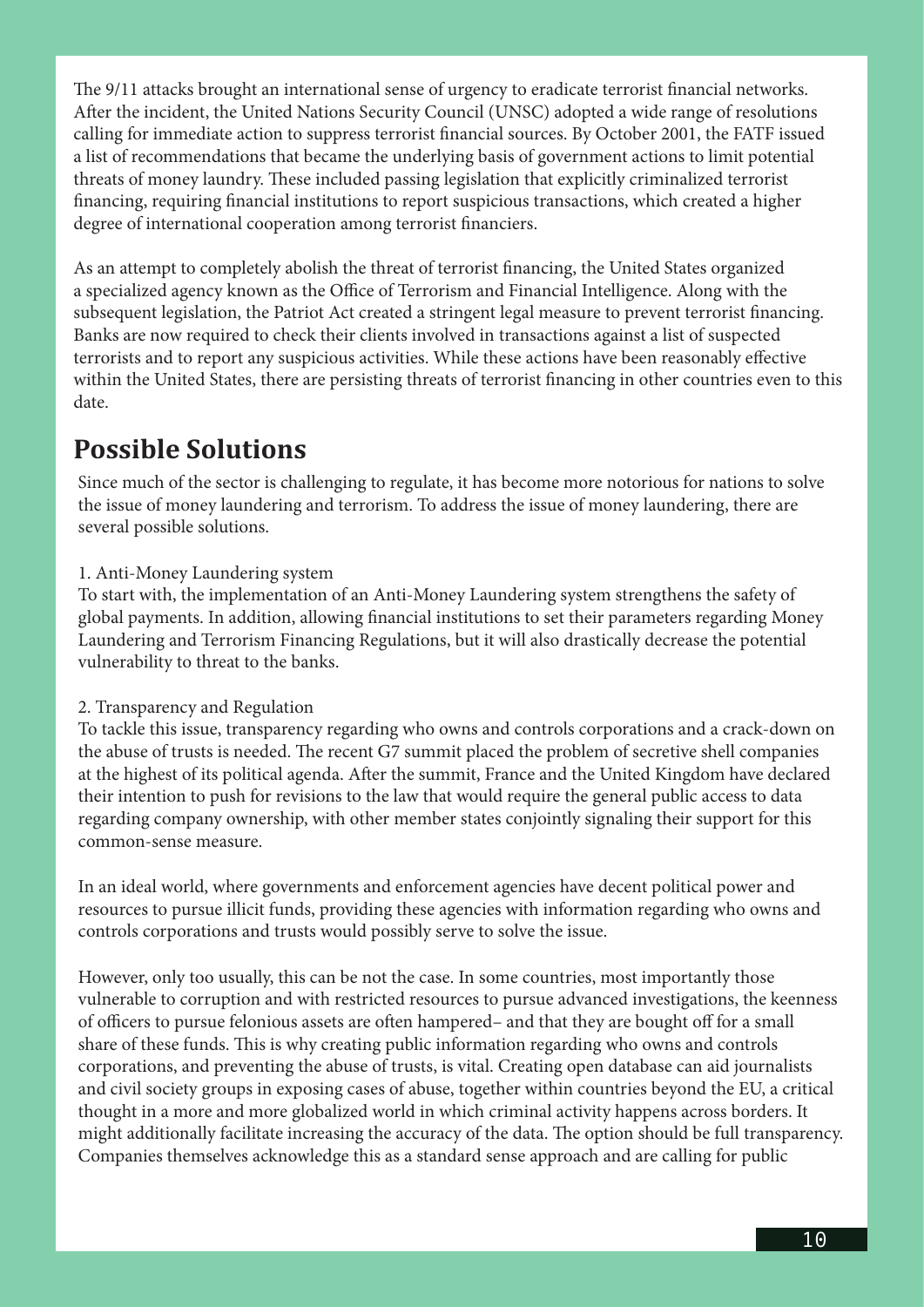access. The head of the British Institute of administrators and the European Banking Federation – the umbrella cluster for European banking associations – have each called for public registers of company possession. Markets operate best once there's useful information.

Taking these measures is well founded in the principles of national security and maintenance of international peace. These practices have a corrosive impact on societies, whereas the encompassing secrecy provides no public benefit. The advantages of requiring the public revelation of data regarding company possession and grappling the abuse of trusts vastly outweigh the prices - prices that may be minimal for the overwhelming majority of law-abiding corporations and trusts.

As the EU updates its Anti-Money Laundering Directive over the approaching weeks and months, it should plan to create beneficial ownership information public and preventing the utilization of trusts for money laundering. By these means it would be beneficial for development, resources-business, and for enforcement efforts to investigate and prosecute crime.

## **Conclusion**

All things considered, since terrorist networks are transcending national boundaries, improving international cooperation should be deemed as the number one priority." One of the problems of coordination," the former U.S. special envoy Lee S. Wolosky claims, "is reaching common ground on what is a terrorist organization." The UN General Assembly has endeavored for more than a decade to define terrorism, which could contribute to undermining further threats to national security. Beyond that, Loretta Napoleoni, an expert on terrorist financing, contends that an international organization dedicated to information-sharing and an international court to oversee the terrorism blacklist of organizations and individuals would help address the issue. Each country may have been exposed to terrorism and money laundering in different ways. However, it is important for delegates to set a universal definition of terrorism and to form a global network to solve the issue before improving individual shortcomings. Remember that terrorists do not aim only one country. Ultimately, nations should not only consider one's national security but also international cooperation to address the issue.

## **Questions to Consider**

- What would be a possible definition of terrorism that may help underpin the comprehensive banning practice?
- What could be an alternative attempt to solve the issue besides anti-money laundering system and government regulations?
- If terrorism is not eradicated in the world, what would be its negative impact in the future?
- Considering that each country has different shortcomings in terms of banning terrorism, what would be an ideal way to run and utilize the global network?
- In what ways can the world extend its current anti-money laundering practices to fight against terrorism?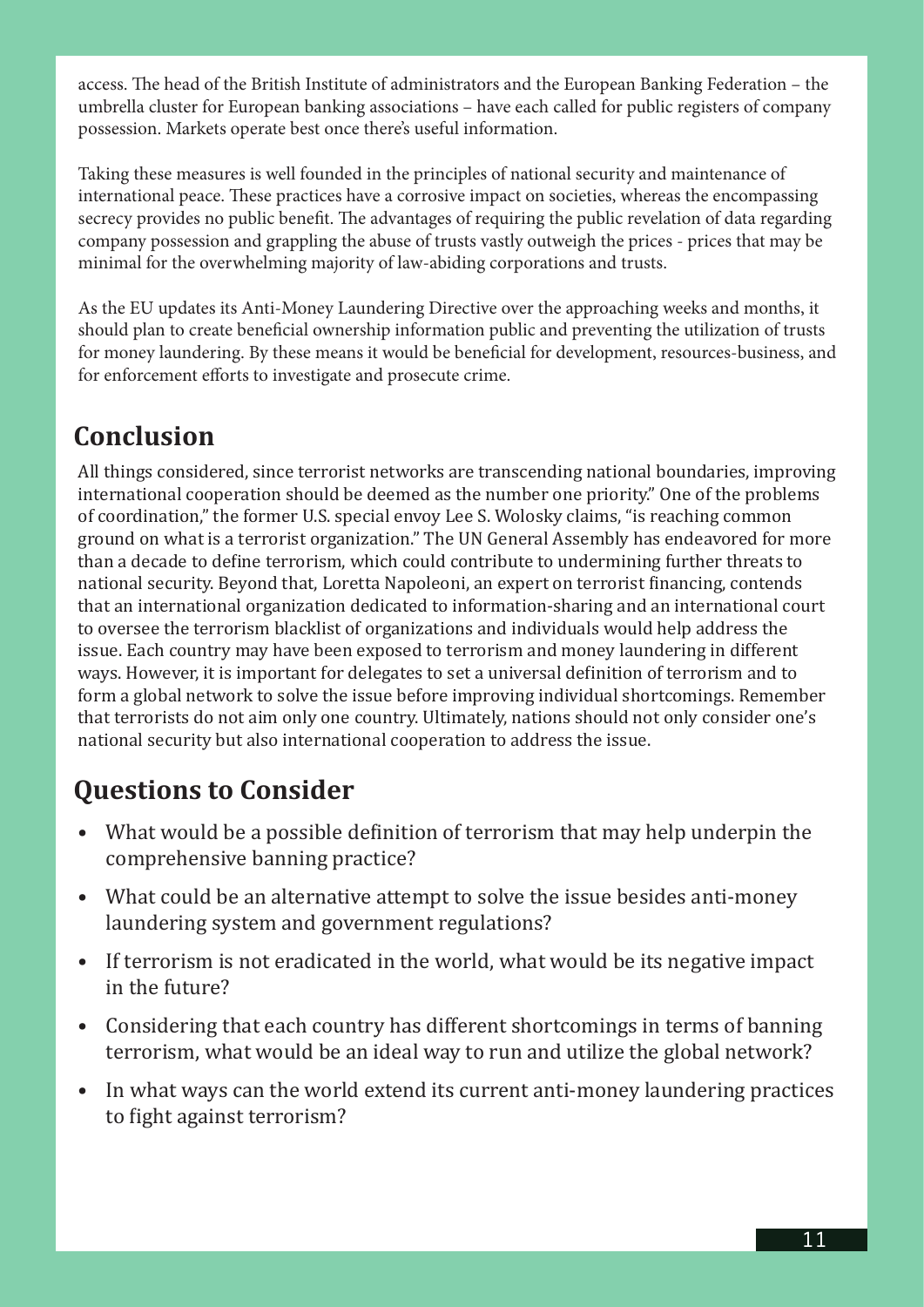## **Bibliography**

"9special-rec9." FATF-GAFI.

- "Afghanistan AML Report | Knowyourcountry." Country Anti Money Laundering Reports | KnowYourCountry Home Page, KnowYourCountry, www.knowyourcountry.com/afghanistan.
- Anonymous. "Terrorist Finance Tracking Programme (TFTP) Migration and Home Affairs European Commission." Social Protection Statistics - Unemployment Benefits - Statistics Explained, 24 Oct. 2017, ec.europa.eu/home-affairs/content/terrorist-finance-tracking-programme-tftp\_en.

"Australia AML Report | KnowYourCountry." KnowYourCountry Home Page, KnowYourCountry, 2017, www.knowyourcountry.com/australia1111.

- "Brazil AML Report | KnowYourCountry." Country Anti Money Laundering Reports | KnowYourCountry Home Page, KnowYourCountry, www.knowyourcountry.com/brazil1111.
- "China AML Report | KnowYourCountry." Country Anti Money Laundering Reports | KnowYourCountry Home Page, KnowYourCountry, www.knowyourcountry.com/china111.
- "Combatting Terrorist Financing." ACAMS, ACAMS, www.acams.org/aml-resources/combatting-terrorist-financing/.
- "France AML Report | KnowYourCountry." Country Anti Money Laundering Reports | KnowYourCountry Home Page, KnowYourCountry, www.knowyourcountry.com/france1111.
- "Germany AML Report | KnowYourCountry." KnowYourCountry Home Page, KnowYourCountry, 2017, www.knowyourcountry.com/germany1111.
- "History of the FATF." Money Laundering Financial Action Task Force (FATF), Fatf-Gafi, www. fatf-gafi.org/about/historyofthefatf/.
- History.com Staff. "9/11 Attacks." History.com, A&E Television Networks, 2010, www.history. com/topics/9-11-attacks.
- Kaplan, Eben. "Tracking Down Terrorist Financing." Council on Foreign Relations, Council on Foreign Relations, 4 Apr. 2006, www.cfr.org/backgrounder/tracking-down-terrorist-financing.
- "Methods and Stages of Money Laundering." Money Laundering in the EU, people.exeter.ac.uk/ watupman/undergrad/ron/methods%20and%20stages.htm.
- "Russia AML Report | KnowYourCountry." KnowYourCountry Home Page, KnowYourCountry, 2017, www.knowyourcountry.com/russia1111.